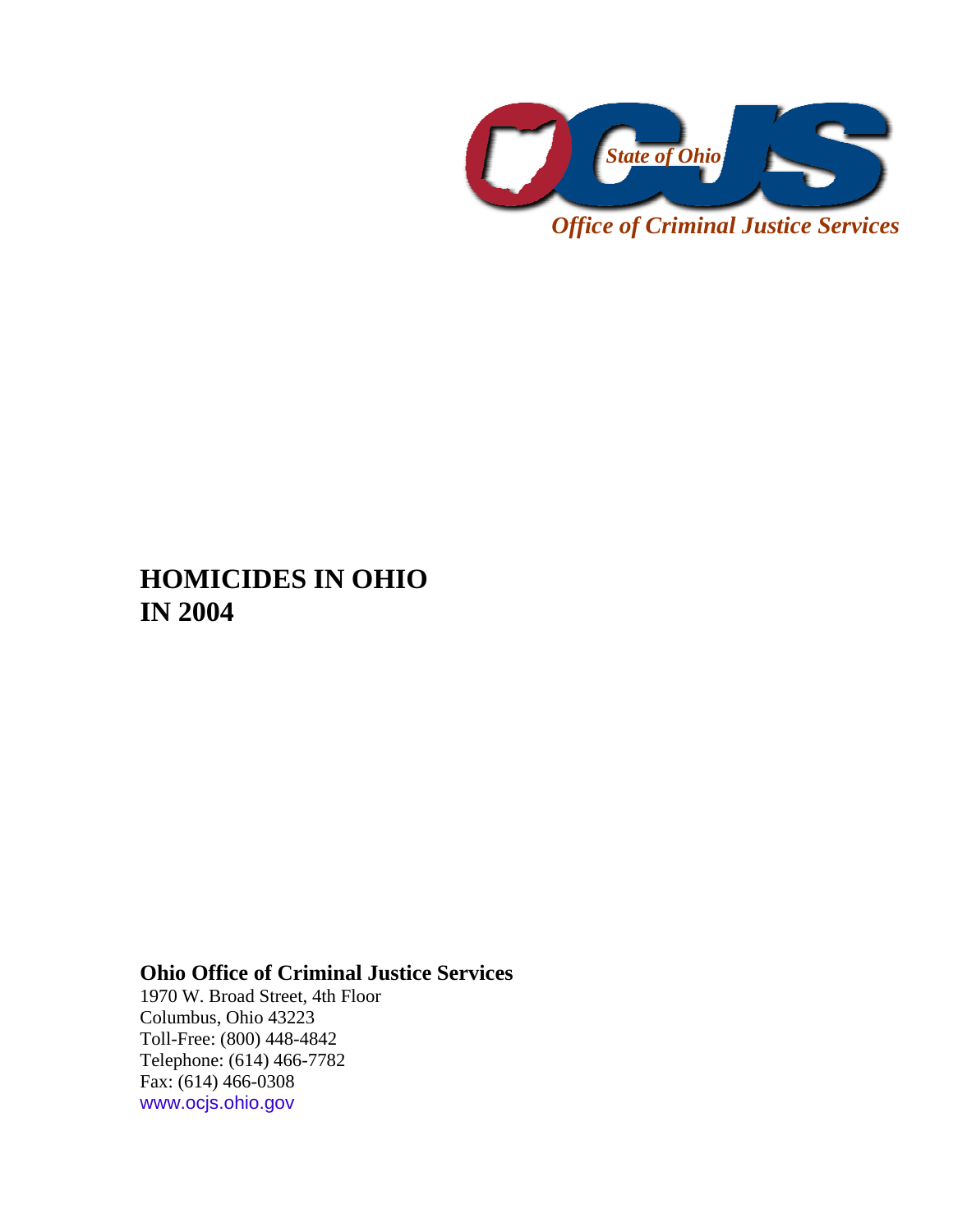Since 1930, the Federal Bureau of Investigation (FBI) has annually collected data on crime in the United States through its Uniform Crime Reporting (UCR) Program. The UCR Program collets only those data that come to the attention of law enforcement through victim reports or observation. Reporting is voluntary and, in 2004, law enforcement agencies active in the UCR Program represented 94.2 percent of the total population. Data are collected on the eight Index offenses of murder, forcible rape, robbery, aggravated assault, burglary, larceny-theft, motor vehicle theft, and arson.

In addition to collecting summary data on the eight Index crimes, the FBI collects detailed data on homicides. Supplementary Homicide Reports (SHR) provide incidentbased information on criminal homicides, including information describing the victim(s), the offender(s), the relationship between victim and offender, when the incidents occurred, the weapon used, and the circumstance leading to the homicide incident. Law enforcement agencies in Ohio voluntarily report SHR data directly to the Federal Bureau of Investigation as part of the UCR Program.

The following report is based on Ohio homicides reported by law enforcement to the FBI for 2004. Unless otherwise stated, all data come from the SHR.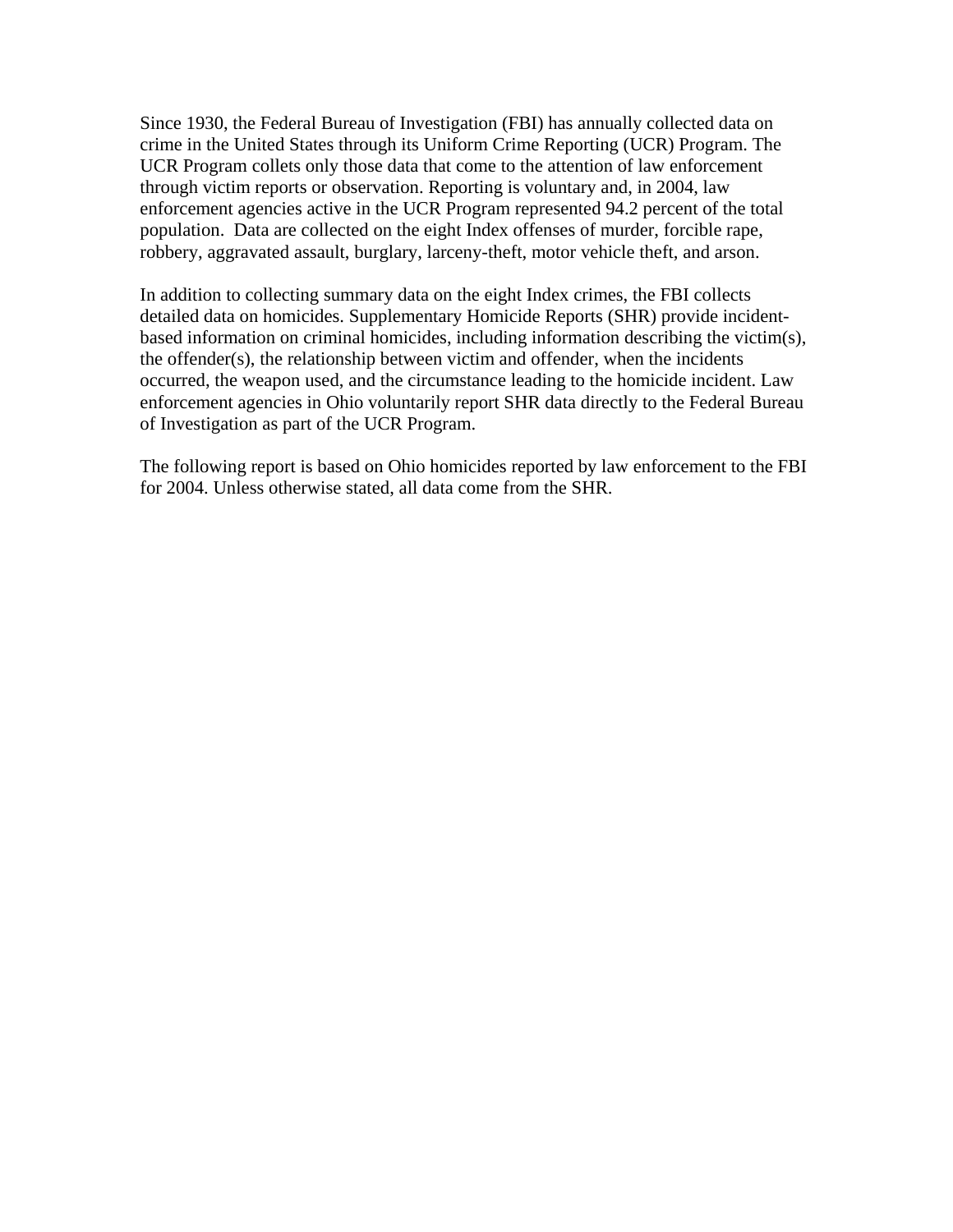#### **Homicides in Ohio and the U.S.**

Homicides in Ohio occur at a rate of approximately four per 100,000 population. Over the past 30 years, the number and rate of homicides has fluctuated, from highs in the late 1970s and early 1980s and again in the early- to mid-1990s, to lows in the late 1990s that have continued through 2004.



A comparison of Ohio's homicide rate to that of the U.S. suggests that Ohio is not unique with regard to this crime. Ohio's homicide rate patterns vary similarly to that of the U.S., although at a lower rate.



Source: FBI's *Crime in the United States*, 1976-2004.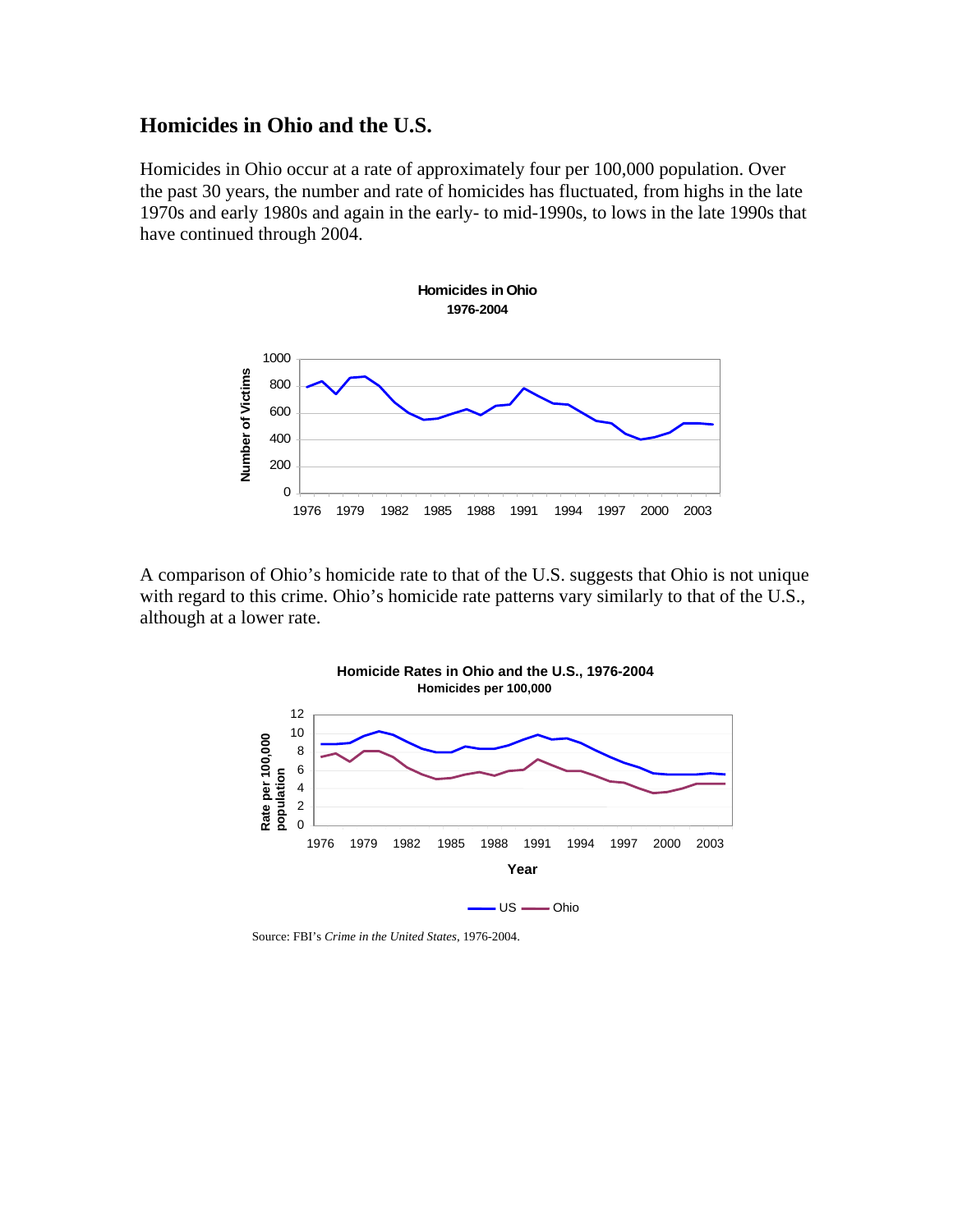#### **Homicides in Ohio in 2004**

**Number of homicides.** There were 460 homicides in Ohio in 2004, resulting in 495 victims. Of the 460 homicides, 95 percent resulted in the murder of a single victim and five percent resulted in the murder of multiple victims.

Of all incidents in which there was a single victim, 56 percent were committed by a single offender, 14 percent were committed by multiple offenders, and 30 percent were committed by an unknown number of offenders.

**Monthly homicide occurrences.** Homicides were at their highest in September, with 52 recorded incidents. The summer months of July through September showed the highest total number of homicide incidents for a consecutive three-month period.

**Homicide Incidents in Ohio in 2004**

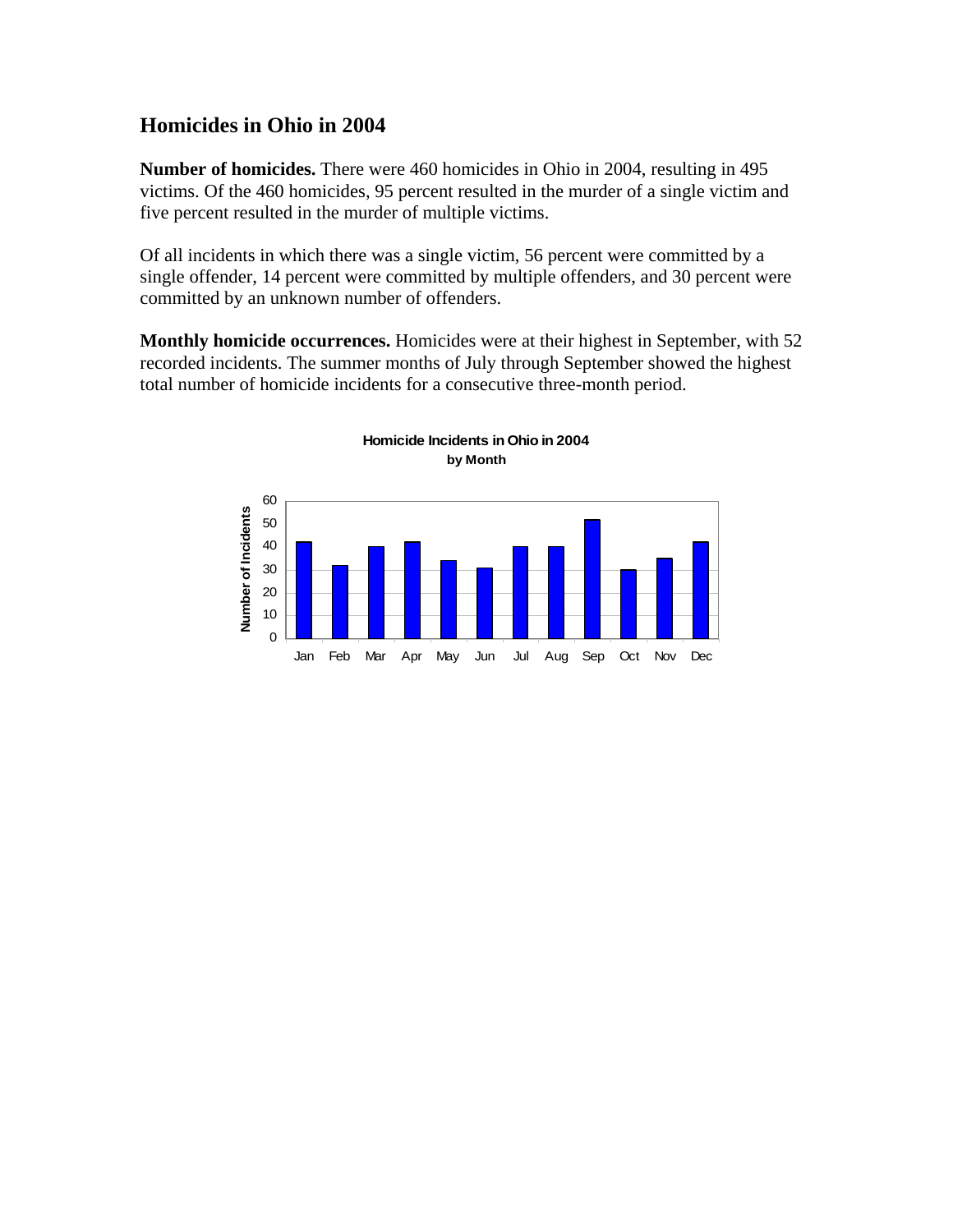### **Ohio's Homicide Victims**

The following data were reported for those victims for whom all or some demographic (age, gender, race) information was available. For a significant number of incidents, little or no demographic data were available.

Ohio had 495 homicide victims in 2004. Analyses of the victims' demographics indicated that not all individuals had an equal likelihood of becoming a victim of homicide.

**Gender.** Across nearly all age groups, females were much less likely to be a victim of homicide than males. More than three quarters of all homicide victims were male.

**Age**. Certain age groups appeared to be more frequent targets of homicide as well. Overall, the median age of homicide victims was 30 years. Males had a median homicide age of 29 years, while females had a median homicide age of 36 years. The early adulthood years were notable particularly for males, as the peak in the following graph indicates. No such peak was evident for females.



**Race.** The victim's race also appeared to factor into homicide rates. Nearly 55 percent of all homicide victims were Black, 45 percent were White, and less than one percent were "other" races. When broken down by gender, the discrepancy became even more apparent for Black males. Black males made up 58 percent of all male homicide victims and 44 percent of all homicide victims. White males made up 42 percent of all male homicide victims and 32 percent of all homicide victims. In contrast, Black female victims made up 44 percent of all female homicide victims and 10 percent of all homicide victims, whereas White females made up 56 percent of all female homicide victims and 13 percent of all victims.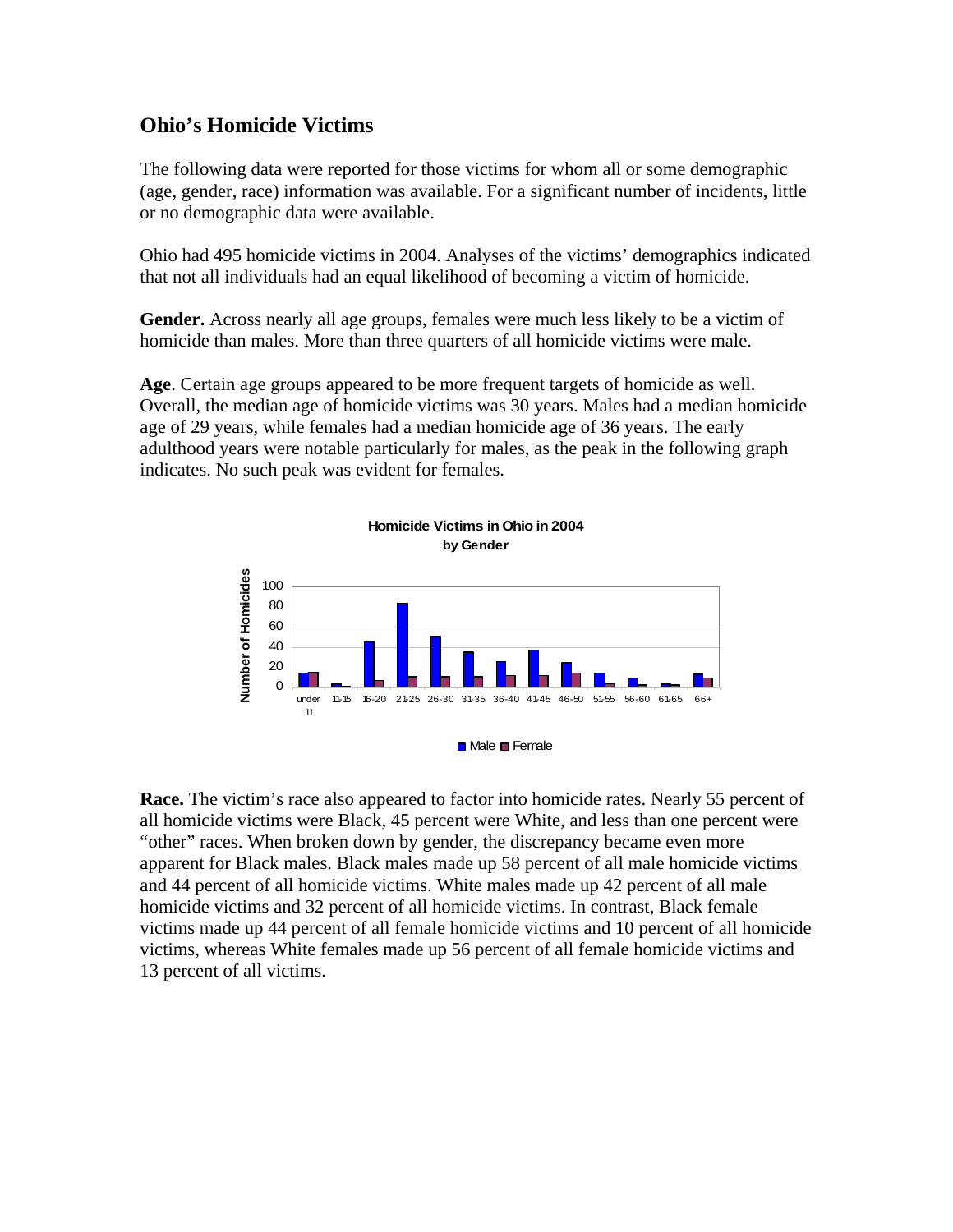

**Homicide Victims in Ohio in 2004 Percentage of Victims by Race within Each Gender Category**

Looking at age, gender, and race together, different patterns emerge regarding Ohio's victims of homicide. In general, the percentages of Black and White male victims were similar through age 15. Ages 16 through 30 appeared to be the deadliest time for male victims, particularly Black males. From age 31 on, the trend lines for Black and White male victims patterned similarly.



Among females, no clear pattern emerged with regard to victim age. The majority of victims fell within the ages of 16 and 55. A higher percentage of Black female victims were in their mid-twenties to mid-thirties when they were killed. Beyond this age, there tended to be a higher percentage of White female victims than Black female victims.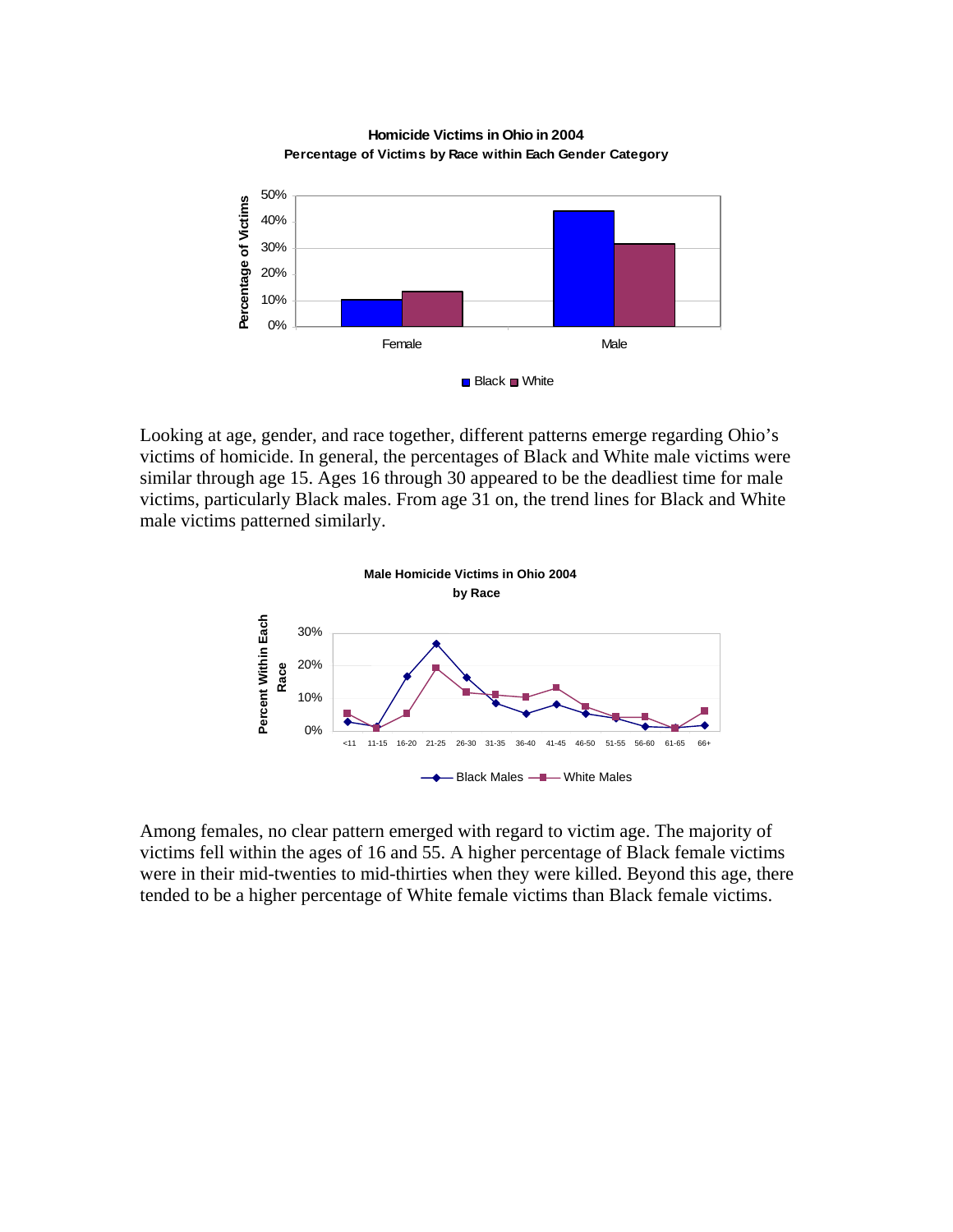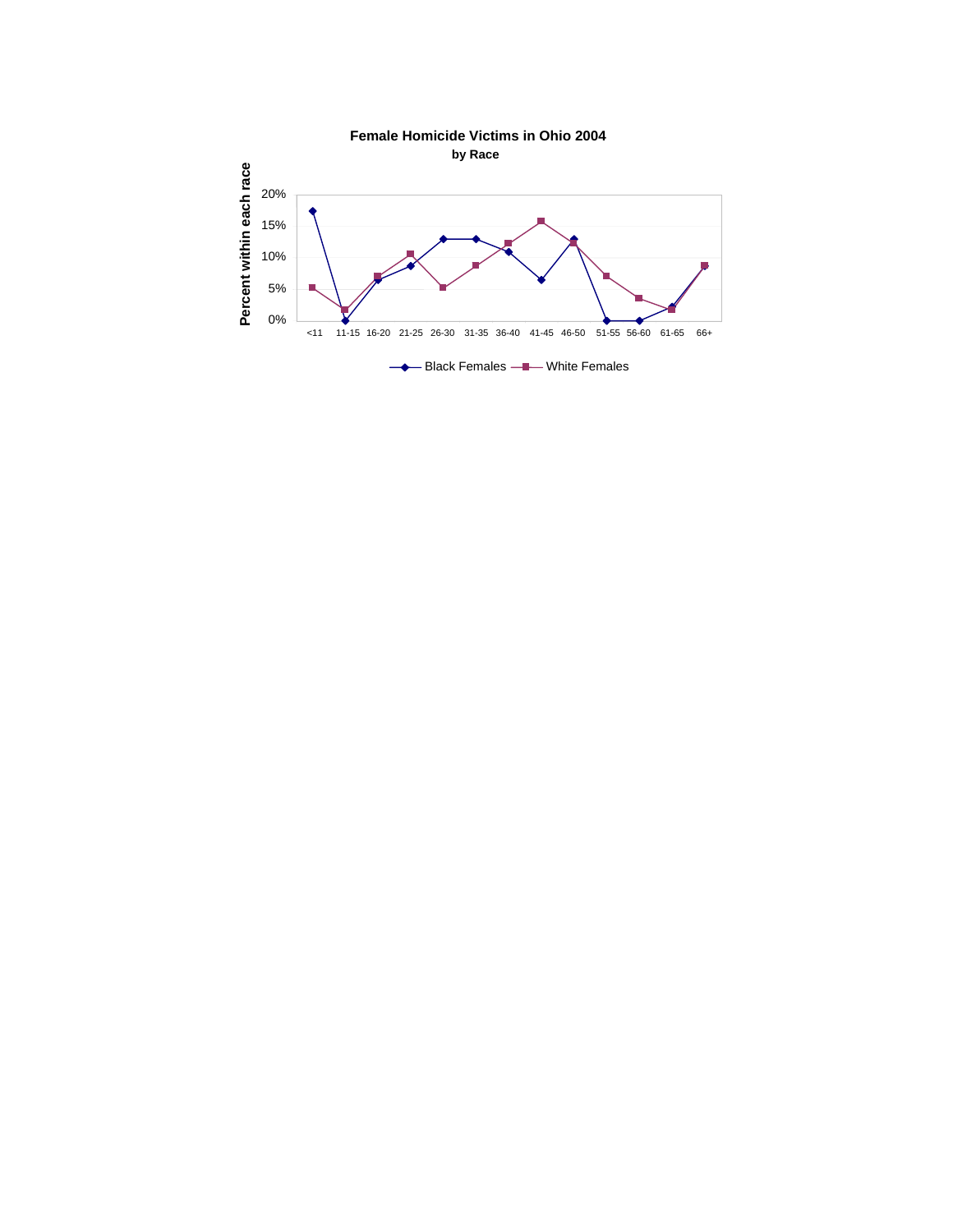#### **Ohio's Homicide Offenders**

Demographically, Ohio's homicide offenders were similar to homicide victims. The following data are reported only for those offenders for whom all or some demographic information was available.

**Gender**. Male homicide offenders outnumbered female homicide offenders by more than six to one. Additionally, males were equal to or outnumbered females across every age category.

**Age**. The median age for homicide offenders was 25 years. The median offender age for males was 25, four years younger than the median female offender age of 29.

Looking at the number of male and female offenders within their respective gender category, the proportion of male offenders increased dramatically from age 16 through the age 25, then decreased steadily thereafter. The proportion of female homicide offenders, on the other hand, showed less of a peak and more of an increased range of offending which extended from age 16 through age 55.



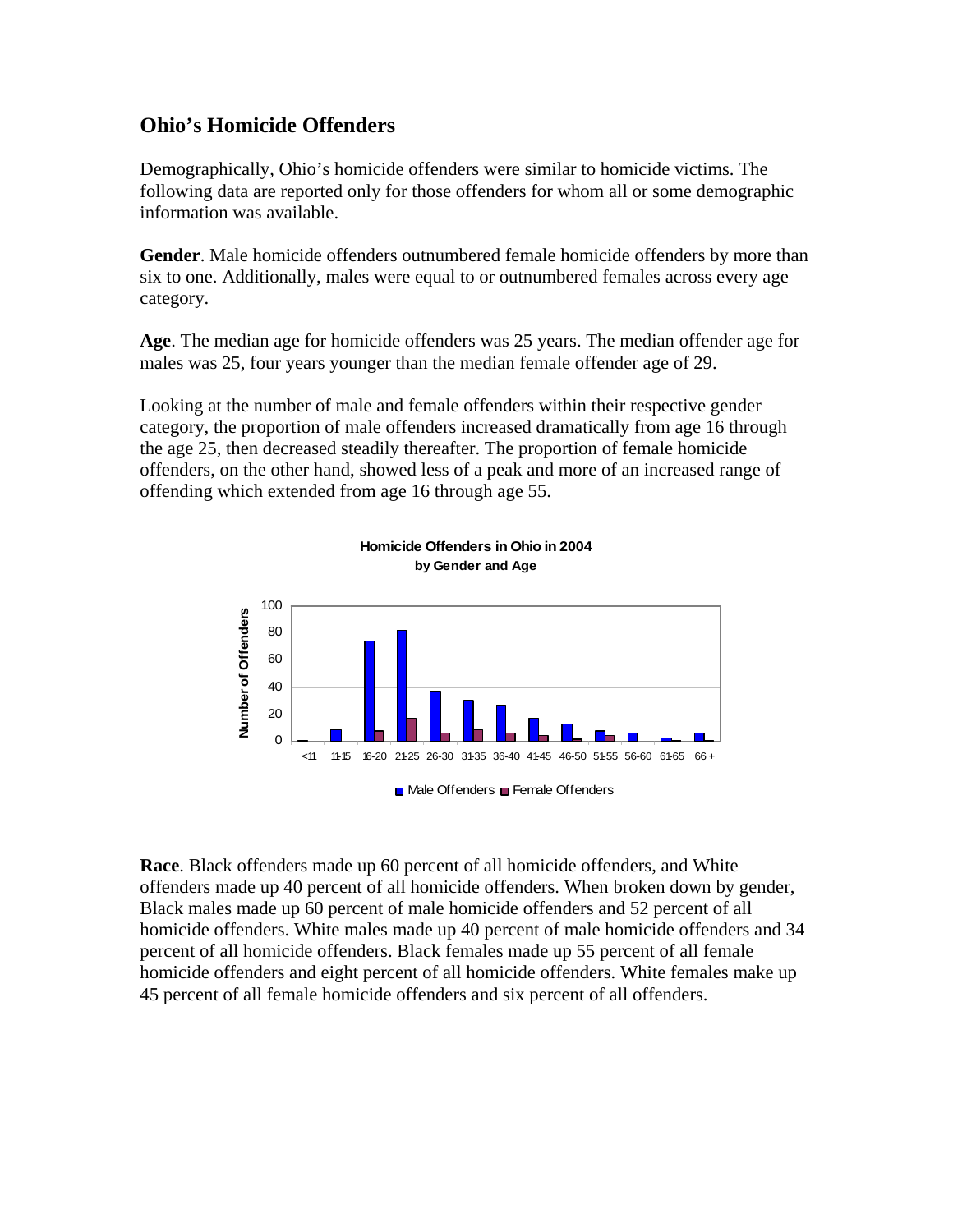



The following two graphs highlight the patterns of offending when all three demographic factors — age, sex, and race — are taken into consideration.

Male offenders show a definite peak of activity from age 16 through age 25. Across all Black male homicide offenders, 57 percent of their offending occurred between these ages. In contrast, 38 percent of White offenders committed their offense within this time period. A higher proportion of White offenders committed homicide for every age group thereafter, with the exception of age group 61 to 65.



Black and White females showed a similar increase in offending beginning at age 16, which peaked between the ages of 21 to 25. A dramatic drop occurred for both races beginning with the 26 to 30 age group, and remained fairly steady thereafter.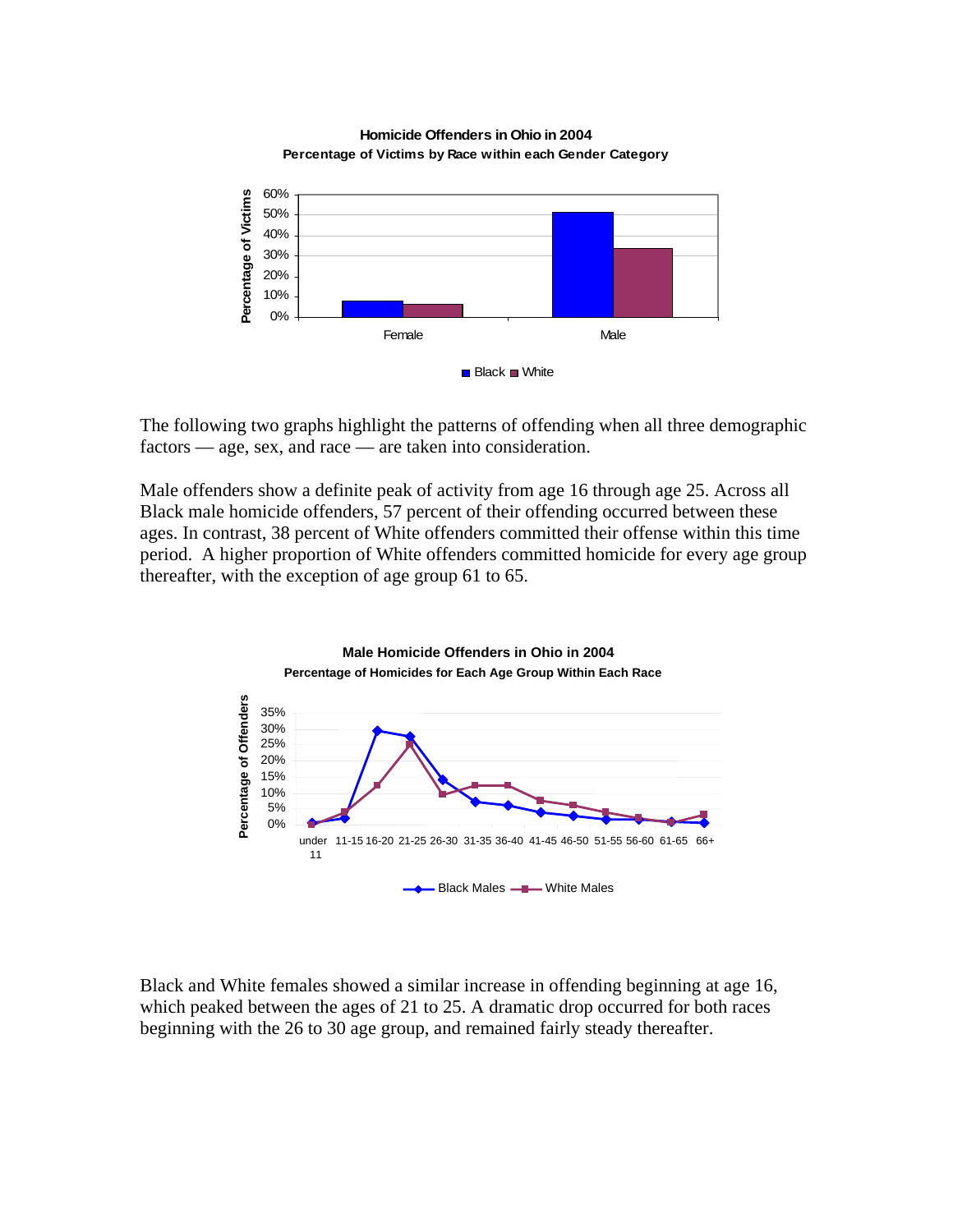

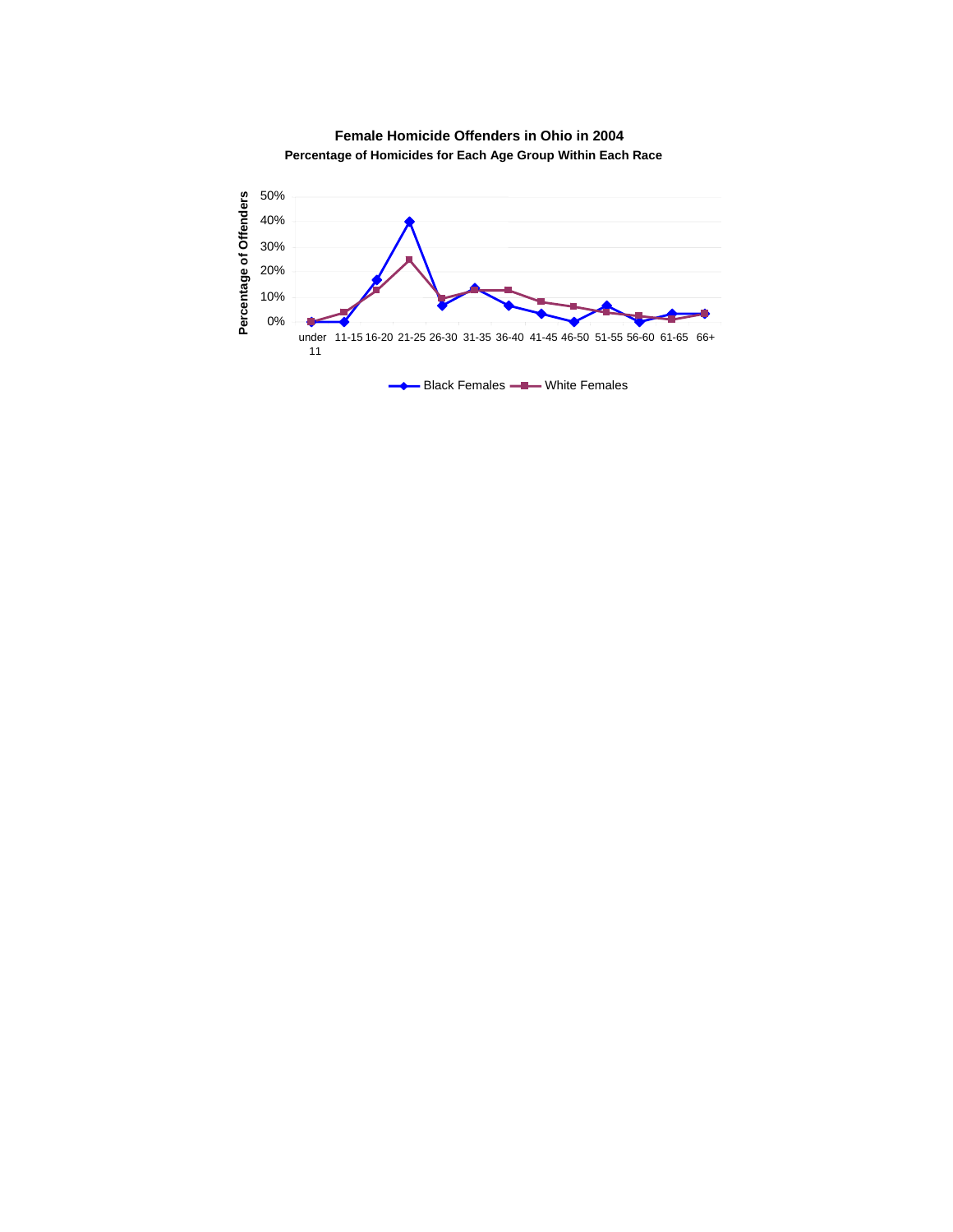### **Characteristics of Victim-Offender Relationship**

Relatively few homicides are random. Rather, the majority of homicide victims knew their offender, either as a family member, an acquaintance, or an intimate partner. Given that most homicides involve an offender known to the victim, clear patterns of gender and racial relationships are also found between victims and their offenders. The following statistics were obtained from those incidents in which relationship information could be determined.

**Victim-offender gender.** Eighty-six percent of male homicides and 83 percent of female homicides were perpetrated by a male offender. Seventeen percent of female homicides were perpetrated by a female offender.

| Gender Relationship between Victim and Offender |                 |               |
|-------------------------------------------------|-----------------|---------------|
|                                                 |                 |               |
|                                                 | Female Offender | Male Offender |
| <b>Female Victim</b>                            | 17%             | 83%           |
| Male Victim                                     | 14%             | 86%           |

**Victim-offender race**. There is a great tendency for homicide victims and offenders to be of the same race. More than 90 percent of Black homicide victims were killed by Black offenders. Likewise, nearly 80 percent of White homicide victims were killed by White offenders.

| Racial Relationship between Victim and Offender |                       |                |
|-------------------------------------------------|-----------------------|----------------|
|                                                 | <b>Black Offender</b> | White Offender |
| <b>Black Victim</b>                             | 94%                   | 6%             |
| White Victim                                    | 22%                   | 78%            |

Data were analyzed to gain a better understanding of the relationship between victim and offender. In a majority of homicide incidents, the offender was known to the victim. As the following graph shows, only 17 percent of homicide offenders were strangers. In 83 percent of homicides the victim knew the offender — of these incidents, 35 percent involved a family member.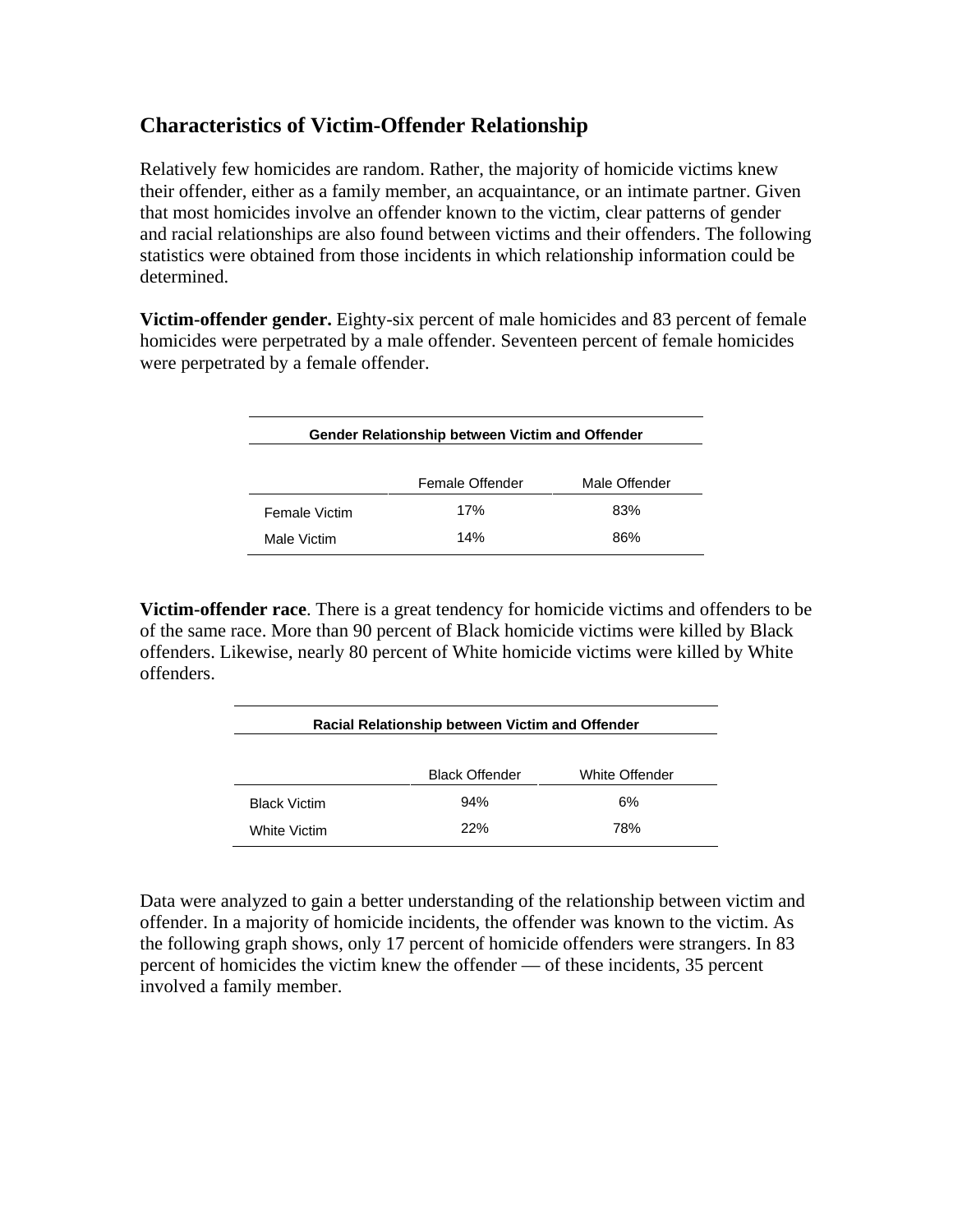#### **Relationship of Homicide Victim to Offender in Ohio in 2004**



Note: In the case of a single victim and multiple offenders, the victim's relationship with each offender is noted.

Ninety-five percent of homicide incidents involved a single victim. Of these, 56 percent involved a single victim and a single identified offender. Fourteen percent involved multiple offenders and 30 percent involved a single victim and an unknown number of offenders. Of the single victim, single offender incidents for which relationship data were known, the overwhelming proportion of offenders were known to the victim, as shown in the following graph. This was especially true for female victims. Of single victim-single offender incidents, only two percent of females were murdered by a stranger, compared to 15 percent of male victims. Additionally, 56 percent of female victims of homicides in single victim, single offender incidents were killed by a family member. This percentage is more than three times higher than that for males.



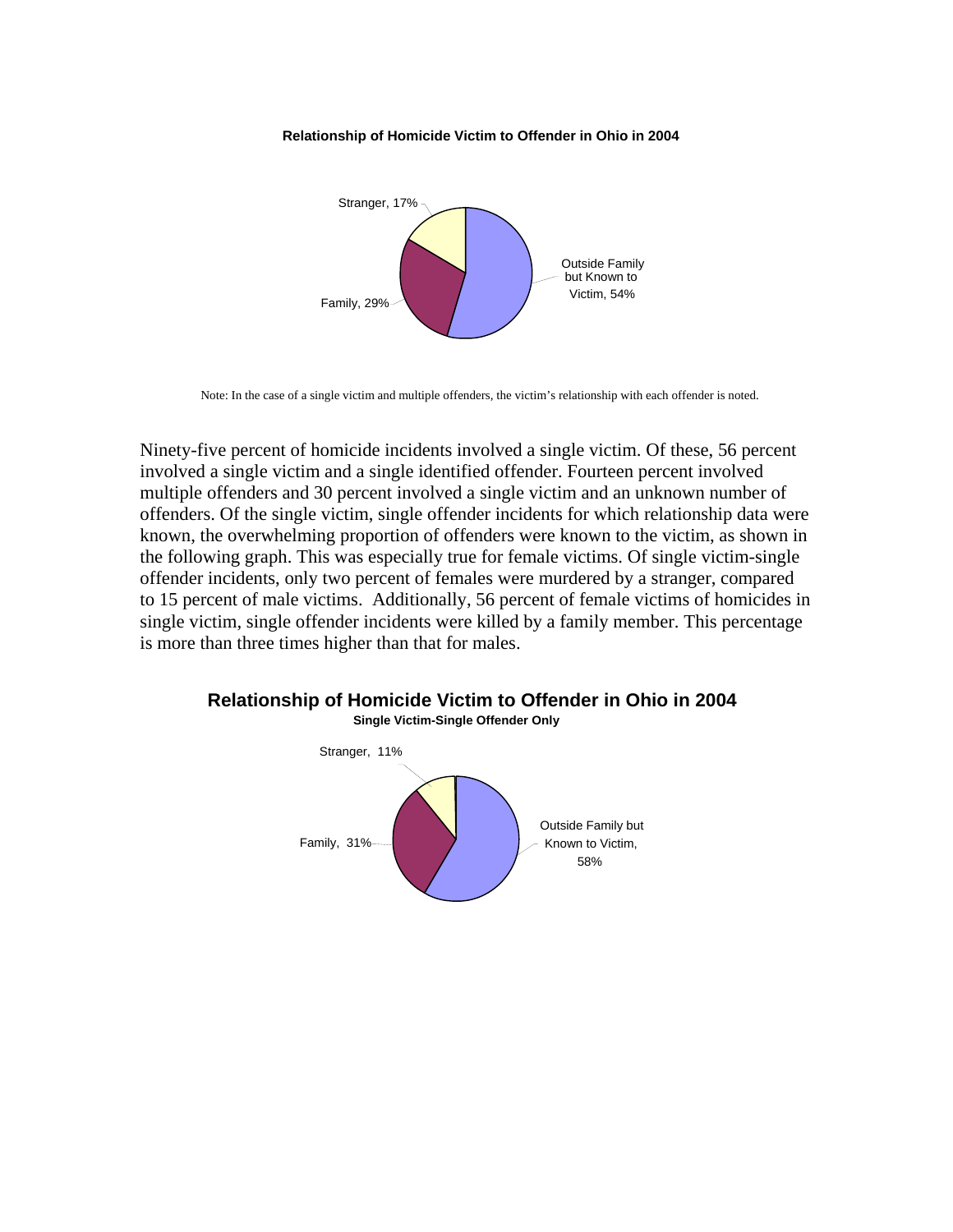Categorization of the single victim, single offender incident data into "intimate" relationships<sup>1</sup> yielded interesting results. Sixty-four percent of females for whom relationship data were known were killed by an intimate partner, compared to 17 percent of males. On the other hand, 15 percent of males were a victim of stranger homicide, versus two percent of female homicide victims. Males were nearly 2.4 times as likely as females to be killed by a non-family member known to the victim.



**Relationship of Homicide Victim to Offender Single Victim-Single Offender Relationship** 

\* does not include intimate or former intimate partners

 $\overline{a}$ 

<sup>&</sup>lt;sup>1</sup>Intimate is defined here as a family member such as a husband, wife, common law husband or wife, or a non-family member such as a boyfriend, girlfriend, homosexual partner, ex-husband, or ex-wife.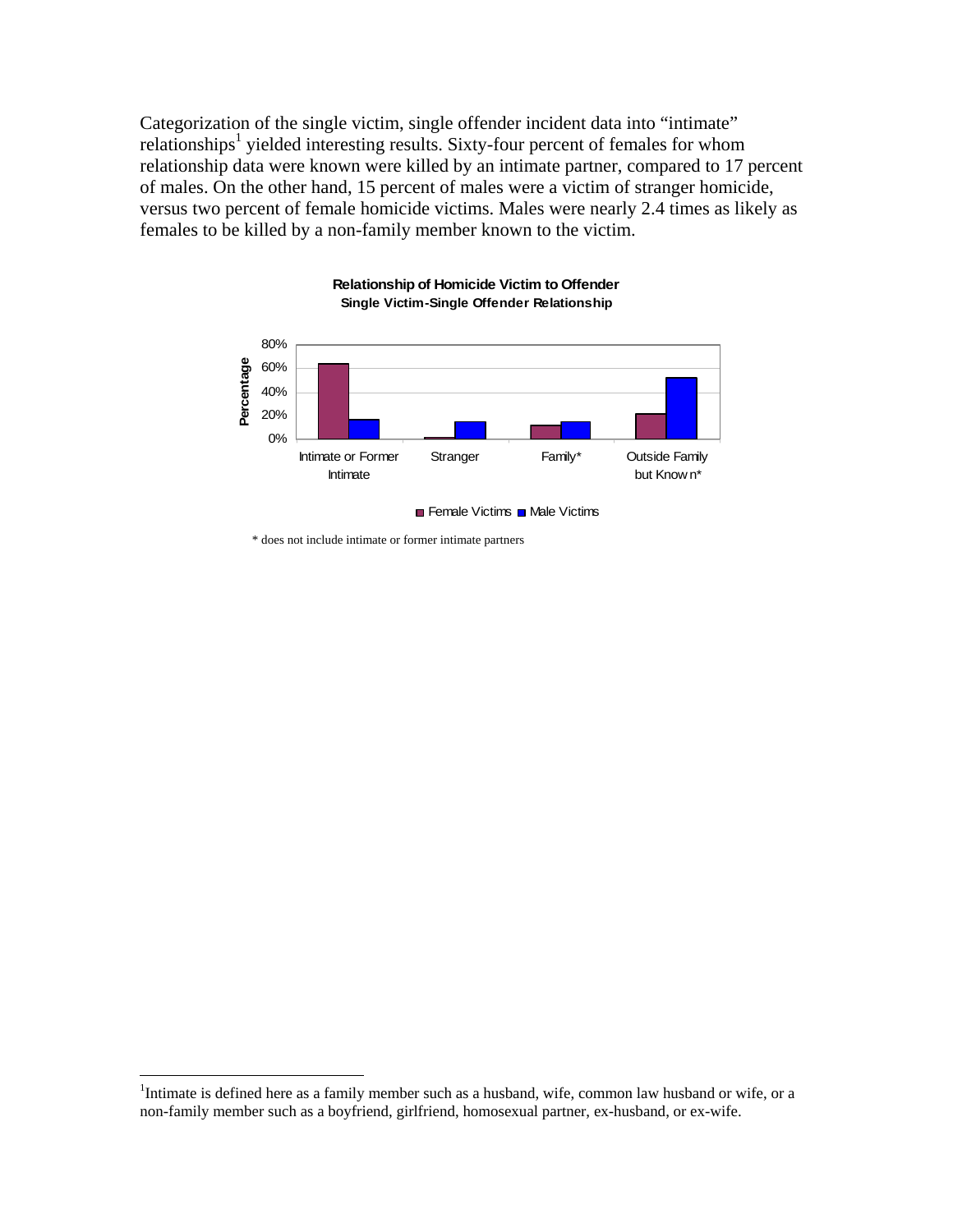### **Weapons Used in Homicides**

All homicides involve some sort of weaponry, whether it is a firearm, knife, fist, poison, or other object. For all homicide incidents where the weapon could be determined, the following data were obtained.

Firearms were the leading weapon identified in homicide incidents, as they made up 67 percent of all identified weapons. The next leading weapon used in homicides was the knife/cutting instrument (14 percent), followed closely by personal weapons (13 percent) which include beatings using hands, feet, or other body parts<sup>2</sup>. Six percent of homicide incidents were due to one of the following weapons: blunt objects, explosives, fire, strangulation, and asphyxiation.

#### **Weapons used in Homicide Incidents in Ohio in 2004**



Differences in weapon usage emerge as a function of gender. Males are more likely than females to use firearms. Females were more likely than males to use knives or other cutting instruments.

 $\overline{a}$ 

 $2$  Strangulation is not considered a subset of personal weapons.